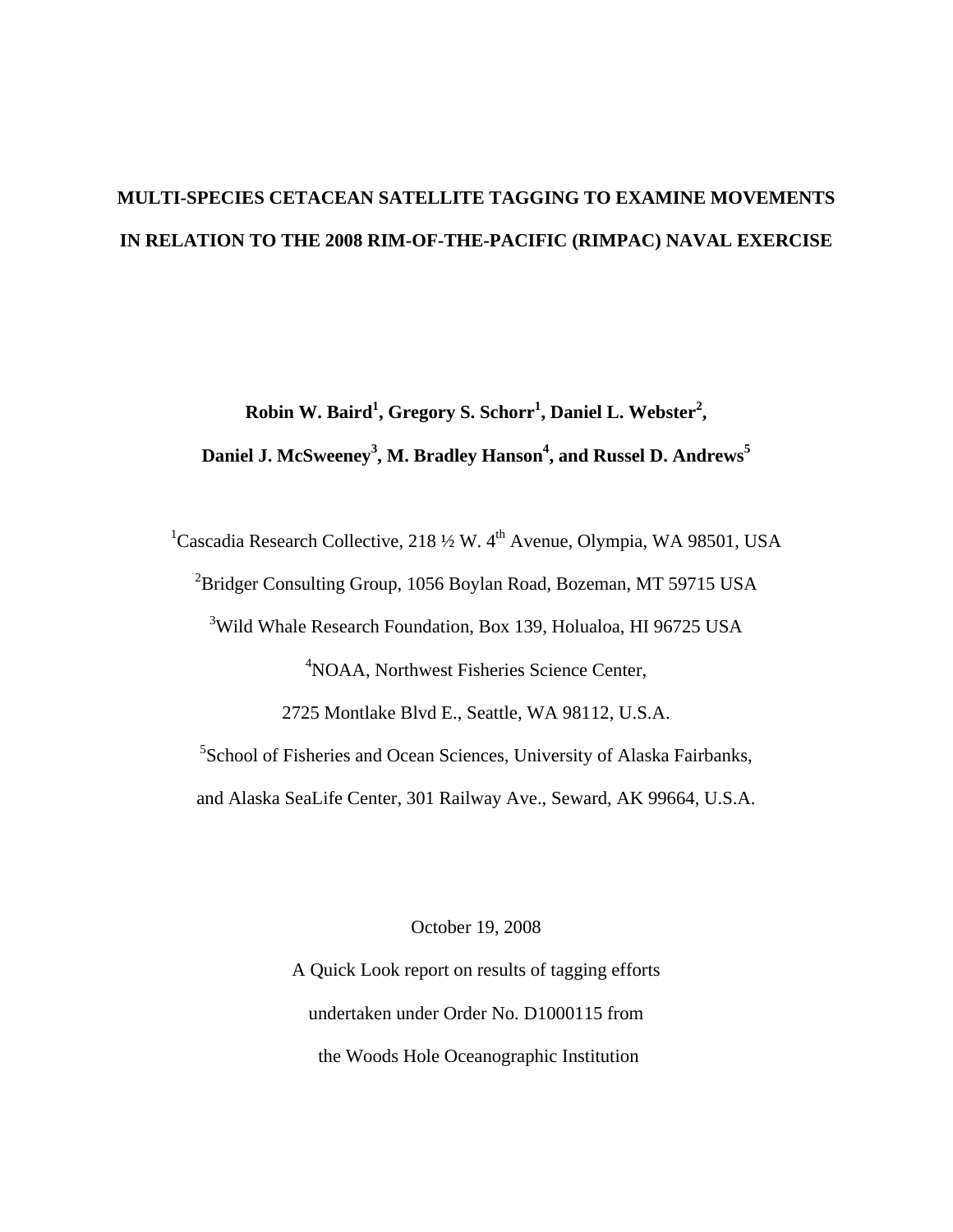# **Introduction**

The Rim-of-the-Pacific (RIMPAC) naval exercise is a biennial multi-week multinational naval exercise that has been undertaken around the main Hawaiian Islands since 1968. Immediately prior to the 2004 RIMPAC exercise a group of 150-200 melon-headed whales, *Peponocephala electra,* a species that is typically found in deep waters in Hawai'i, entered Hanalei Bay on the north shore of the island of Kaua'i, and remained in the bay for more than 24 hours (Southall et al. 2006). While the exact cause of the event remains unknown, a review of available evidence concluded that active sonar transmissions by naval vessels prior to and during the period when the whales were inside the bay were a likely, if not plausible, contributing factor (Southall et al. 2006). Considerable uncertainty remains regarding the cause(s) of this event in part because no information is available on where the group of melon-headed whales was prior to the initiation of sonar use. This example illustrates the difficulty in understanding, assessing, and/or predicting the potential reactions of cetaceans to naval sonar use. Such assessment is problematic for a variety of reasons, including: limited observations of cetaceans before and during active sonar operations; inter-specific variability in reactions (beaked whales appear to be more susceptible to impacts than other cetaceans, see Cox et al. (2006) for a review); likely variable reactions depending on type and number of sound sources and the proximity of individual cetaceans to the sound sources; and potential intra-specific variability in reactions.

Monitoring movements or behavioral reactions of individual cetaceans to large scale naval sonar exercises is particularly difficult due to the wide spatial scale of such exercises, the presence of operations during night-time hours and during sea conditions that preclude effective visual monitoring, and due to uncertainty regarding the distances at which individuals may show reactive movements to sonar use. In theory, the most powerful method to examine movements of individuals in relation to sonar exercises would be to have individuals of multiple species instrumented with tags that determine locations of the individuals prior to the exercise to monitor movements before, during and after the exercise. The recent development of small remotelydeployed satellite tags for use on small and medium-sized cetaceans (Andrews et al. 2008) has allowed for such an operation to be undertaken.

Since 2006 small remotely-deployed satellite tags have been used to examine movements of five species of cetaceans in waters around the main Hawaiian Islands. Prior to the RIMPAC 2008 exercise these tags had been deployed in Hawaiian waters on three Blainville's beaked whales (*Mesoplodon densirostris*), three Cuvier's beaked whales (*Ziphius cavirostris*), four false killer whales (*Pseudorca crassidens*), five short-finned pilot whales (*Globicephala macrorhynchus*), and three melon-headed whales (Schorr et al. 2007; Baird et al. 2008a; Hanson et al. 2008; Schorr et al. 2008), providing a basis of information against which future results can be compared.

As part of a larger effort to examine the diving behavior of deep diving odontocetes and characterize their foraging habitat, attempts were made to deploy medium-term satellite tags on a number of species of small and medium-sized cetaceans around the main Hawaiian Islands in June and July 2008, in association with the 2008 RIMPAC exercise. Here we provide a quick look at the results of these efforts and discuss factors that need to be taken into account for planning of future efforts to use satellite tags to monitor movements in relation to naval exercises in Hawaiian waters.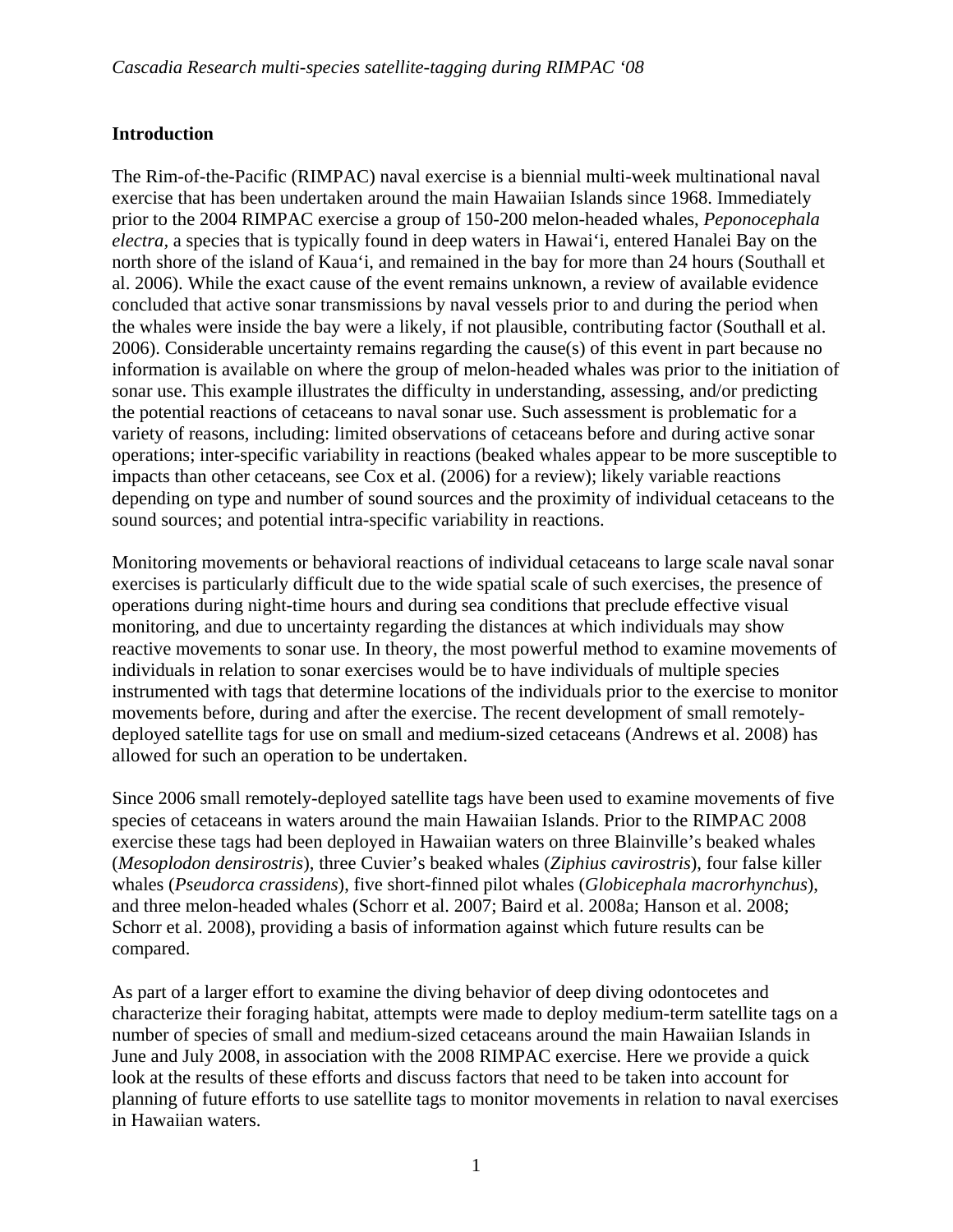## **Results and Discussion**

Information on the methods used are presented in Appendix 1. Over 31 field days between June 25 and July 28, 2008, small-boat operations based first off Kaua'i (7 days) and then Hawai'i (24 days) covered 3,637 km of trackline and resulted in 110 sightings of 13 species of cetaceans (Table 1). Tagging efforts resulted in the deployment of 33 medium-term satellite tags on four species of odontocetes over this period, the largest number of satellite tags ever deployed on multiple species of cetaceans in this short of a time period (Table 2). Species tagged were: Blainville's beaked whales (five individuals), melon-headed whales (five individuals), false killer whales (seven individuals) and short-finned pilot whales (16 individuals). Average transmission duration of the tags was 37 days (median  $=$  34 days,  $n = 33$ ), allowing for examination of movements before, during, and in many cases after the completion of the RIMPAC naval exercise.

This effort has demonstrated the feasibility of this approach to examine movements of individuals in relation to a large scale naval exercise, as well as provide a basis for future planning of similar efforts. In addition, these tags have provided unprecedented information on movements of individuals of four species in relation to the main Hawaiian Islands. Movements of tagged individuals have spanned an area greater than  $13,000 \text{ km}^2$  (Figure 1). Analyses of movements are ongoing, and this data set will allow for an assessment of movements in relation to mid-frequency sonar use when sonar data are provided by the Navy.



Figure 1. Map showing locations of satellite-tagged cetaceans tagged during June and July 2008. All individuals were tagged either off S.W. Kaua'i or W. Hawai'i. Species: false killer whales – blue; Blainville's beaked whales – green; short-finned pilot whales – red; melon-headed whales – yellow outlined with black. Some points overlap so that not all locations of some species (all except melon-headed whales) may be visible.

Three of the four species remained associated with the main Hawaiian Islands over the duration of tag attachments. Only melon-headed whales exhibited large scale directional movements away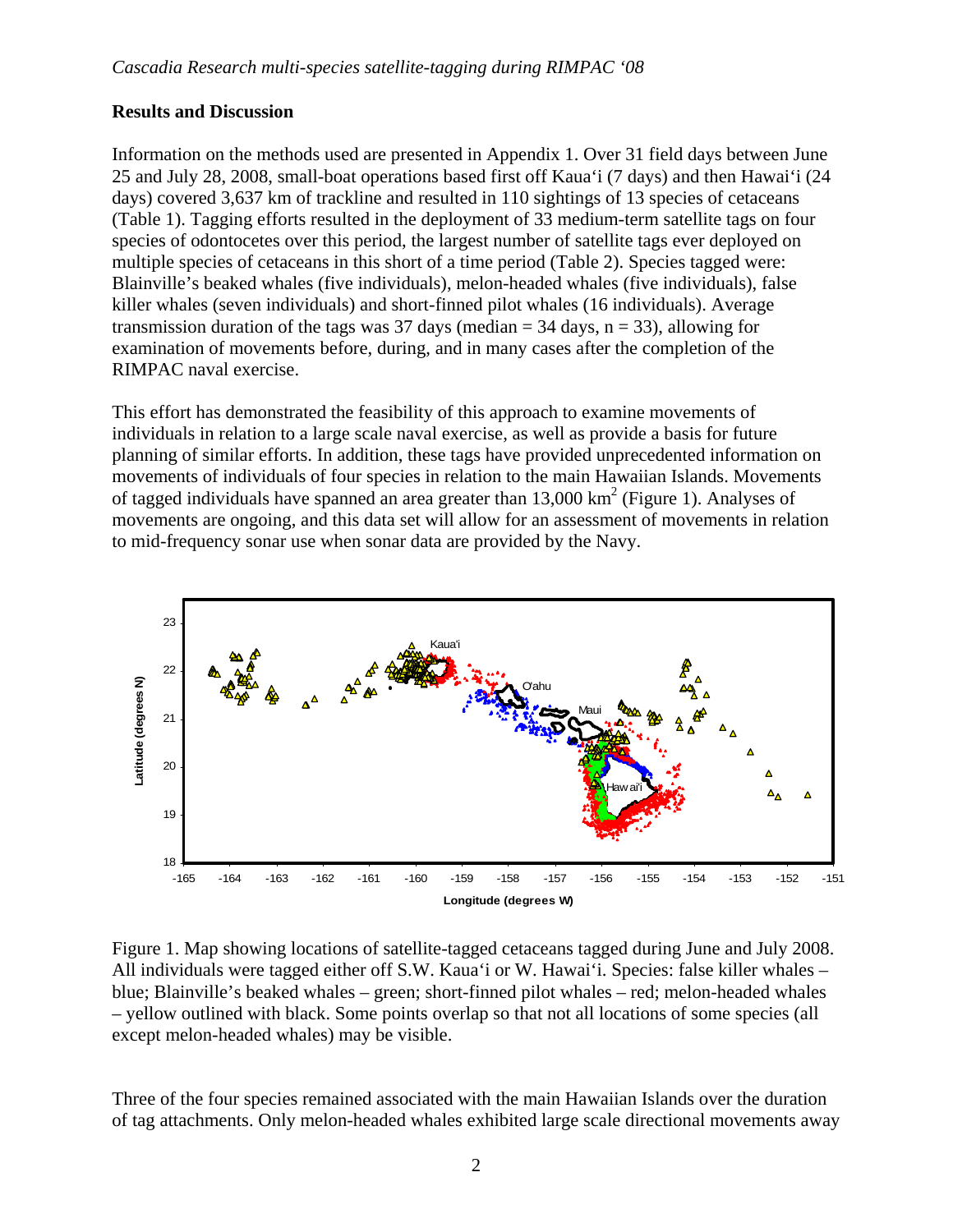from the islands, with two individuals moving greater than 400 km from the initial tagging locations in 18 days, one of which reached a maximum distance from the main islands of 430 km 10 days after tagging (Figure 1). Blainville's beaked whales remained associated with the island off which they were tagged for the entire duration that location data were received (median  $= 63$ ) days, maximum = 71 days). False killer whales remained associated with the island off which they were tagged for approximately 50 days before making large-scale movements among the main Hawaiian Islands (up to 330 km from the initial tagging location), although remaining within 83 km of shore (Figure 2). One short-finned pilot whale tagged off Kaua'i largely remained associated with the island with one week-long transit to/from O'ahu over a 44-day period. Short-finned pilot whales tagged off the island of Hawai'i remained generally associated with the island.



Figure 2. Map showing locations of satellite tagged false killer whales from July 16 through September 30, 2008. The blue line represents the 1000 m depth contour. Only two tags were still transmitting when tagged individuals left the vicinity of the island of Hawai'i, one on September 11 and one on September 14, 2008. Points for these two individuals, starting on those dates, shown in yellow.

In addition to the satellite tag deployments, dive data (using suction-cup attached data logging tags) were collected from two Blainville's beaked whales and one false killer whale, and acoustic data were collected from two short-finned pilot whales tagged with Burgess BioAcoustic Probes. Over 48,000 photographs were taken for contribution to individual photo-identification catalogs of 10 different species, and 30 skin samples were obtained for contribution to stock structure analyses.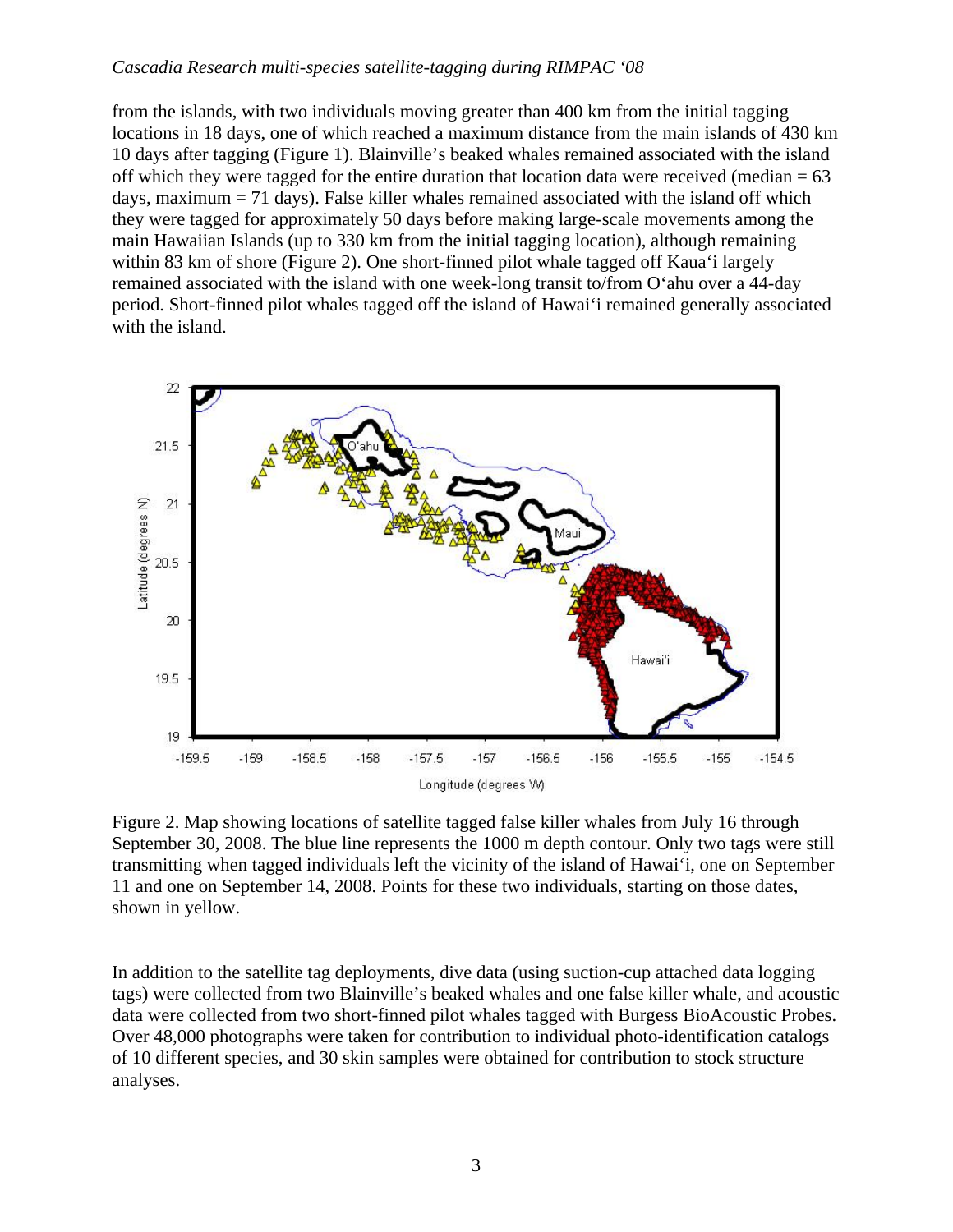## *Considerations for the feasibility of obtaining cetacean movement information in relation to a large-scale naval exercise*

While the efforts during RIMPAC '08 demonstrated the feasibility of obtaining movement information of multiple species of cetaceans during a large-scale naval exercise, a variety of considerations need to be taken into account when planning for future efforts along these lines. Tagging operations off the island of Kaua'i utilized a charter vessel (a 6.7 m SeaCat), while off the island of Hawai'i tagging operations utilized a research vessel (a 8.2 m Boston Whaler) owned by a collaborating organization that had been custom-modified specifically for tagging (with an elevated control tower and bow pulpit), and which had been used successfully in numerous previous tagging operations. In seven field days off Kaua'i, four species of cetaceans were encountered and tags were deployed on two species (melon-headed whales and short-finned pilot whales). The overall number of sightings and the number of species sighted was limited primarily by sea conditions, while the ability to deploy additional tags on pilot whales that were encountered was limited by the tagging platform used during the Kaua'i effort. In 24 field days off Hawai'i, 13 species were observed and 29 tags were deployed on four species. Tagging operations for pilot whales off Hawai'i were curtailed after the first week of field effort due to the limited availability of satellite tags. During 24 days of field effort off Hawai'i there were 21 encounters with pilot whale groups that did not contain satellite tagged individuals. If the availability of satellite tags were not limited it would have been feasible to deploy tags on twice as many groups.

In order to have a reasonable probability of being able to assess the impact of a naval exercise on the movement patterns of cetaceans (monitored using remotely-deployable satellite tags), at least four conditions have to be met:

- A sufficient number of groups of the target species need to be encountered prior to the start of an exercise.
- A sufficient number of tags need to be deployed on individuals of the target species prior to the start of the exercise, in order to have sufficient sample sizes for each species.
- The tags need to remain attached and continue to transmit through the period of the exercise.
- The tagged individuals need to either remain in the general area of tagging (if the exercise is to occur in that area) or move into the exercise area.

There were a number of lessons learned from this and prior tagging projects in Hawaiian waters relevant to these factors:

• The amount of effort required to find a sufficient number of groups will depend on the number and type of tagging platforms, the sea conditions, and the species-specific encounter rates. Long-term average encounter rates and typical sea conditions in different areas can be used to predict the likelihood of encountering different target species. Depending on the target number of tag deployments for each species, the amount of effort required can be determined in advance for different target areas. In Hawaiian waters, working conditions for tagging operations are good off the west side of the island of Hawai'i but are generally poor off all other islands. Thus the number of species as potential tagging targets will be greater off the island of Hawai'i than elsewhere, and to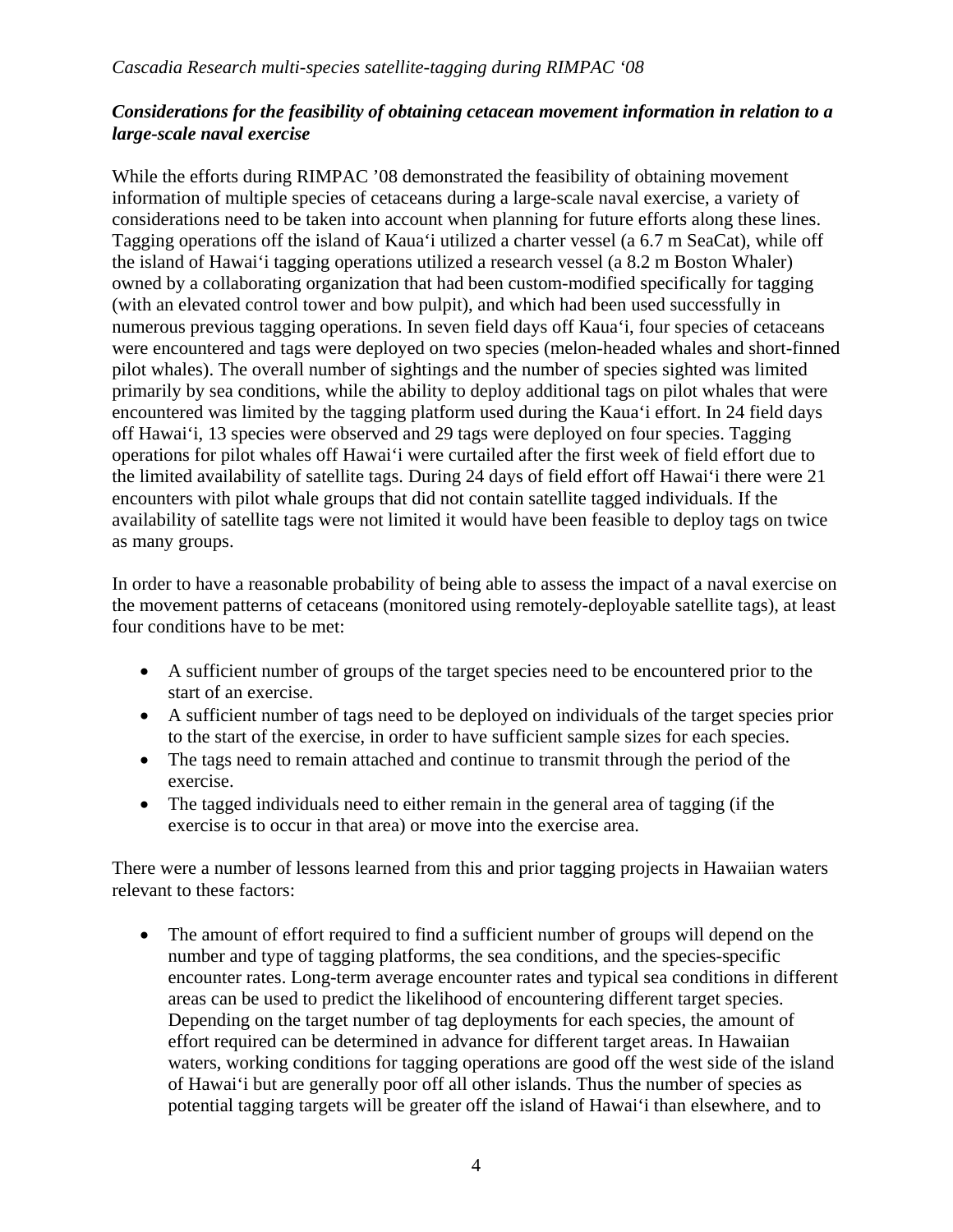obtain similar sample sizes the amount of effort off other islands will have to be substantially greater than off Hawai'i.

- The ability to approach individuals close enough to deploy tags is influenced by the specific configuration of the tagging platform (height of the driver above water to be able to track animals underwater, vessel maneuverability, presence of a sturdy bow-pulpit to provide a stable platform for tagging), the skill of the vessel operator, the skill of the tagger, the sea conditions, and the general approachability of different species. Tagging vessels with a high steering platform and bow pulpit are not readily available off islands other than Hawai'i. Vessel charters that allow individuals other than owner/captain to drive the vessel are difficult to find, yet the experience of the vessel operator driving small vessels around cetaceans for the purposes of tagging is critical in deploying tags, and should be of primary importance when choosing a suitable tagging vessel. Similarly, there are a limited number of individuals who have the skill and experience to successfully deploy satellite tags in a variety of sea conditions and circumstances. All of these factors may limit the ability to deploy sufficient numbers of tags off different islands to assess impacts, and should be taken into account in long-term planning for future efforts.
- Duration of tag function varies by species, with small fast moving species appearing to have shorter attachment durations than large slow moving species. While we are often unable to assess attachment duration accurately, as it requires re-locating a tagged animal immediately after a tag falls off, transmission duration varied considerably: melonheaded whales, median  $= 10$  days, maximum  $= 18$  days; false killer whales, median  $= 34$ days, maximum = 76 days; short-finned pilot whales median = 35 days, maximum = 72 days; Blainville's beaked whales, median  $= 63$  days, maximum  $= 71$  days. Transmission duration is unlikely to be related to pressure, as the deepest-diving species, Blainville's beaked whales (Baird et al. 2008b; Baird unpublished) had the longest average transmission duration, thus it is more likely that the shorter duration attachments for other species reflect tag loss. Maximum transmission duration is also limited by duty cycling of the transmitters due to battery capacity. During June/July 2008 duty cycling chosen varied by species taking into account diving behavior and the need to get higher resolution movement data during the RIMPAC exercises.
- Movement rates and patterns vary both by species (e.g., pilot whales and beaked whales show much more limited movements than melon-headed whales), and within-species (e.g., tagged false killer whales remained in localized areas for extended periods followed by long-range rapid movements to new areas). Such movement patterns must be taken into account when planning for future efforts to examine movements of cetaceans in relation to naval exercises. For example, the relatively rapid directional movements of melon-headed whales documented suggest that exposure of animals to sonar in the area tagged is unlikely to occur unless the sonar operations were to take place within a few days of tagging, while for short-finned pilot whales and Blainville's beaked whales, movements over periods of days to weeks were generally limited to the area tagged.

# **Acknowledgements**

This research was primarily funded by the US Navy through a contract from Woods Hole Oceanographic Institution. Peter Tyack and Brandon Southall coordinated funding and assisted with planning for this project. Additional funding for satellite tags and tag development was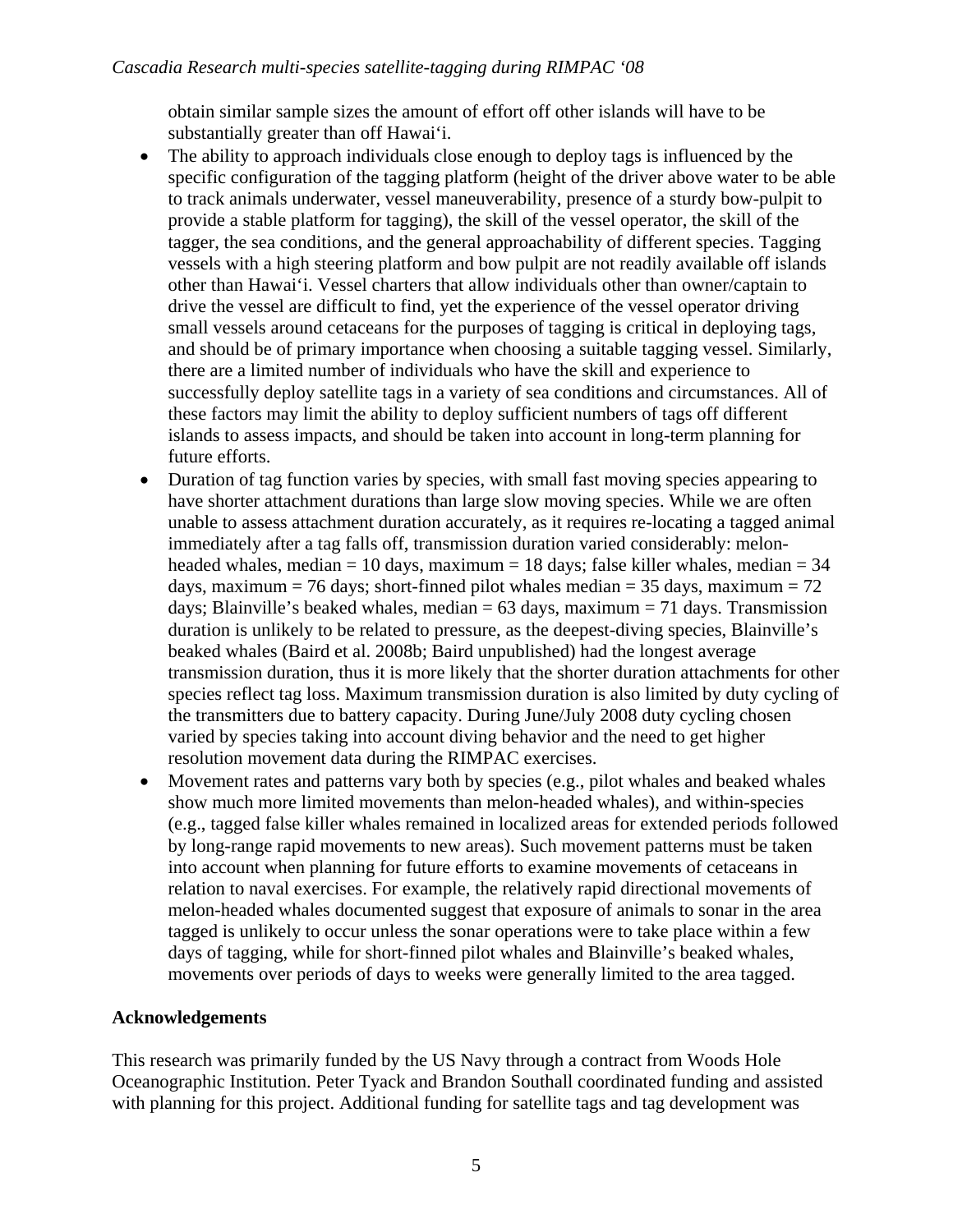received from the Northwest Fisheries Science Center and Dolphin Quest, and for large vessel charter for surveys further offshore by the Pacific Islands Fisheries Science Center. For assistance in the field we particularly thank Annie Douglas, Don Moses and Darren Roberts. Jessica Aschettino, Sarah Dolman, Stacia Goecke, Gabe Legay, Allan Ligon, Wendy Marks, Julie Rivers, Ethan Roth, Mai Sakai, Brandon Southall, Jason Trimble, Katerina Tritz and Gillian Wysock also helped in the field on one or more days. We thank Allan Ligon, Marie Chapla, Andrea Bendlin, Erik Dawe, Kiya Gornik, Elia Herman, Anna McGregor, Lesley Thorne, Adam Ü and the crew of the NOAA R/V Sette for recovering three of the suction-cup attached tags deployed, Damon Holzer for GIS analysis of sighting data, and Peter Tyack for comments on this report.

## **Literature Cited**

- Andrews, R.D., R.L. Pitman and L.T. Balance. 2008. Satellite tracking reveals distinct movement patterns for Type B and Type C killer whales in the southern Ross Sea, Antarctica. Polar Biology DOI 10.1007/s00300-008-0487-z.
- Baird, R.W., G.S. Schorr, R.D. Andrews, M.B. Hanson, D.L. Webster, D.J. McSweeney, and J. Barlow. 2008a. Using dorsal fin-attached satellite tags to examine movements and stock structure of Hawaiian odontocetes. Presentation to the Pacific Scientific Review Group, National Marine Fisheries Service, Monterey, California.
- Baird, R.W., D.L. Webster, G.S. Schorr, D.J. McSweeney and J. Barlow. 2008b. Diel variation in beaked whale diving behavior. Marine Mammal Science 24:630-642.
- Cox ,T.M., T.J. Ragen, A.J. Read, E. Vos, R.W. Baird, K. Balcomb, J. Barlow, J. Caldwell, T. Cranford, L. Crum, A. D'amico, G. D'spain, A. Fernández, J. Finneran, R. Gentry, W. Gerth, F. Gulland, J. Hildebrand, D. Houser, T. Hullar, P.D. Jepson, D. Ketten, C.D. Macleod, P. Miller, S. Moore, D. Mountain, D. Palka, P. Ponganis, S. Rommel, T. Rowles, B. Taylor, P. Tyack, D. Wartzok, R. Gisiner, J. Mead, and L. Benner. 2006. Understanding the impacts of anthropogenic sound on beaked whales Journal of Cetacean Research and Management 7:177-187.
- Hanson, M.B., R.D. Andrews, G.S. Schorr, R.W. Baird, D.J. McSweeney and D.L. Webster. 2008. Transmitter and attachment performance of remotely-deployed dorsal fin-mounted tags on short-finned pilot whales in Hawai'i. Document PSRG-2008-13 presented to the Pacific Scientific Review Group, National Marine Fisheries Service, Monterey, California.
- Schorr, G.S., R.W. Baird, D.L. Webster, D.J. McSweeney, M.B. Hanson, R.D. Andrews and J. Barlow. 2007. Spatial distribution of Blainville's beaked whales, Cuvier's beaked whales, and short-finned pilot whales in Hawai'i using dorsal fin-attached satellite and VHF tags: implications for management and conservation. Talk presented at the 17th Biennial Conference on the Biology of Marine Mammals, Cape Town, South Africa, November-December 2007.
- Schorr, G.S., R.W. Baird, M.B. Hanson, D.L. Webster, D.J. McSweeney, and R.D. Andrews. 2008. Movements of the first satellite-tagged Cuvier's and Blainville's beaked whales in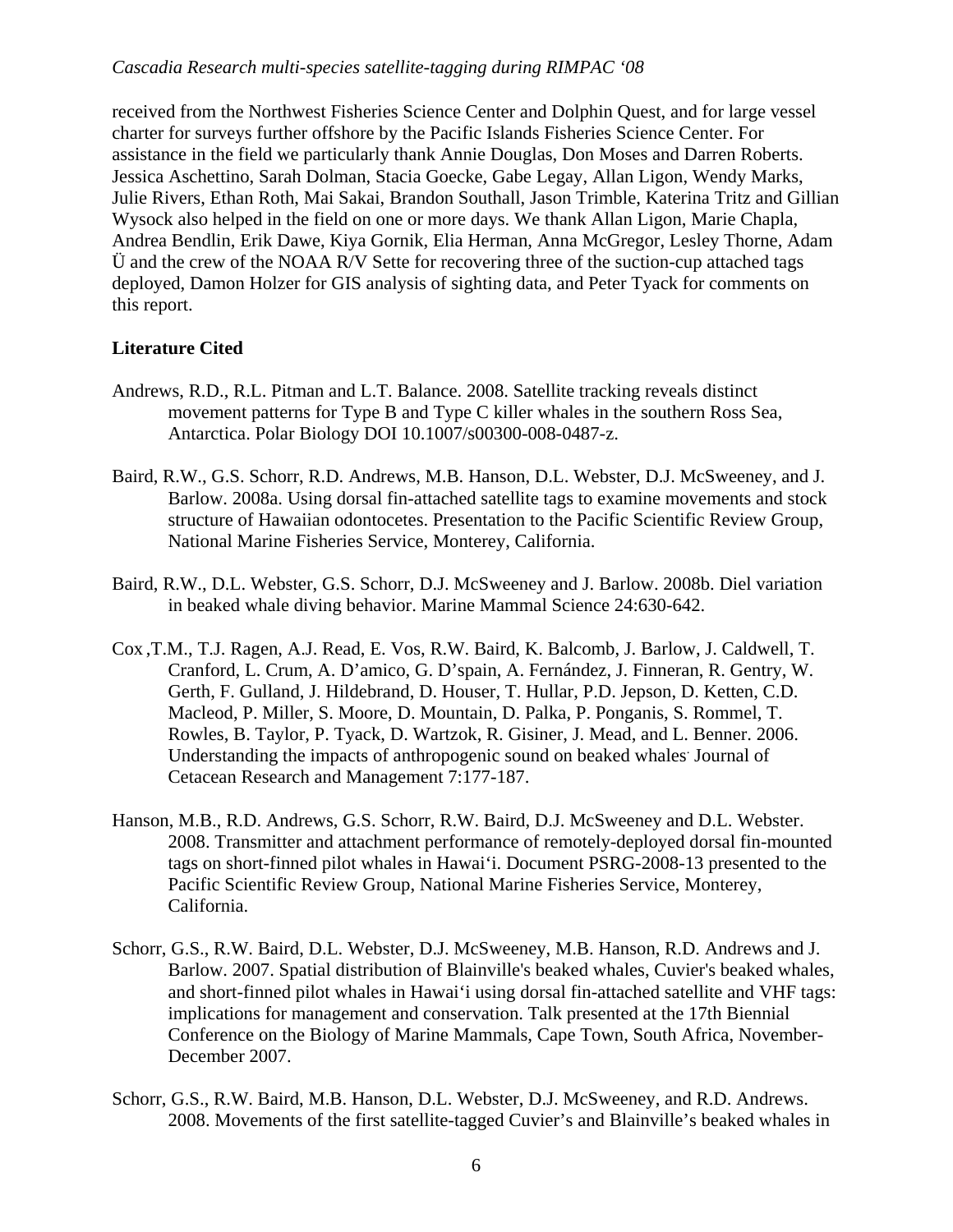Hawai'i. Report prepared under Contract No. AB133F-07-SE-3706 to Cascadia Research Collective, Olympia, WA from the Southwest Fisheries Science Center, National Marine Fisheries Service, La Jolla, CA 92037 US.

Southall, B.L., R. Braun, F.M.D. Gulland, A.D. Heard, R.W. Baird, S.M. Wilkin, and T.K. Rowles. 2006. Hawaiian melon-headed whale (*Peponocephala electra***)** mass stranding event of July 3-4, 2004. NOAA Technical Memorandum NMFS-OPR-31.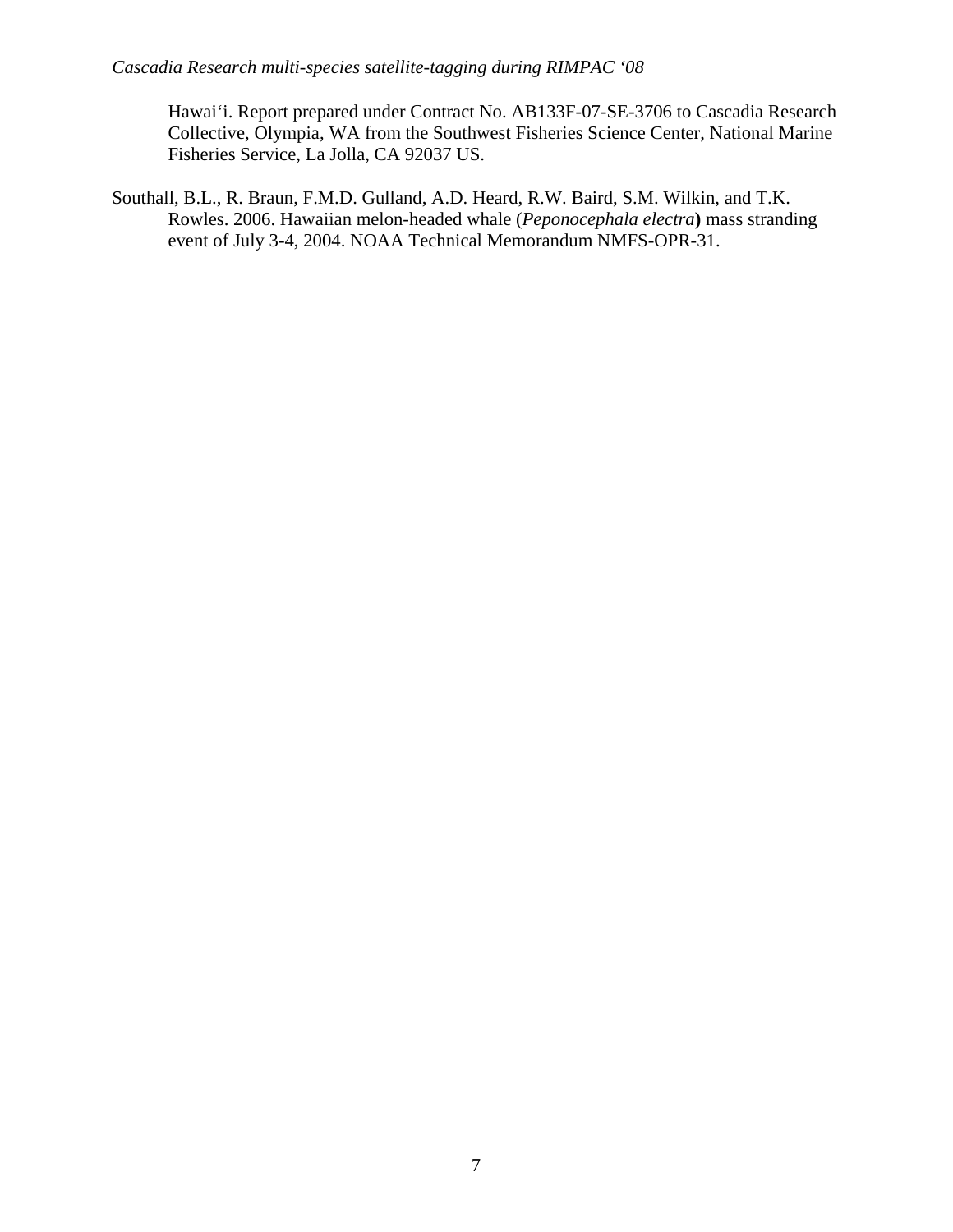| Species                     | # of sightings | Group size      | Depth $(m)$      |  |
|-----------------------------|----------------|-----------------|------------------|--|
|                             |                | median (range)* | median (range)*  |  |
| Short-finned pilot whale    | 43             | $19(2-50)$      | 1445 (1021-3085) |  |
| Rough-toothed dolphin       | 23             | $7(2-70)$       | 1768 (970-2706)  |  |
| Pantropical spotted dolphin |                | $45(4-120)$     | 2284 (121-4692)  |  |
| Bottlenose dolphin          | 7              | $12(5-34)$      | 121 (70-880)     |  |
| Dwarf sperm whale           | 5              | $1(1-2)$        | 1268 (106-4727)  |  |
| Melon-headed whale          | 4              | 320 (220-340)   | 1633 (1211-1965) |  |
| False killer whale          | 4              | $22(13-30)$     | 634 (109-1485)   |  |
| Spinner dolphin             | 4              | $12(10-25)$     | $13(5-217)$      |  |
| Blainville's beaked whale   | $\overline{2}$ | 9, 11           | 946, 1492        |  |
| Cuvier's beaked whale       | $\overline{2}$ | 1, 4            | 1400, 2383       |  |
| Risso's dolphin             | 2              | 1, 4            | 1366, 3450       |  |
| Striped dolphin             | $\overline{2}$ | 20, 35          | 2495, 4790       |  |
| Sperm whale                 | $\overline{2}$ | 9, 13           | 4220, 4645       |  |
| Unidentified odontocetes    | 3              | 1(1)            | 2131 (1624-2708) |  |

Table 1. Summary of sightings by species during June and July 2008. Depths of sightings determined using ArcGIS.

\*If only two sightings both values presented.

Table 2. Summary of satellite tags deployed during June and July 2008.

| <b>Species</b>            | # individuals tagged | Transmission duration (days) |  |
|---------------------------|----------------------|------------------------------|--|
|                           |                      | median (range)               |  |
| Melon-headed whale        |                      | $10(3-18)$                   |  |
| Blainville's beaked whale |                      | $63(45-71)$                  |  |
| False killer whale        |                      | $34(6-76)$                   |  |
| Short-finned pilot whale  | 16                   | $35(12-72)$                  |  |
| Total                     | 33                   | $34(3-76)$                   |  |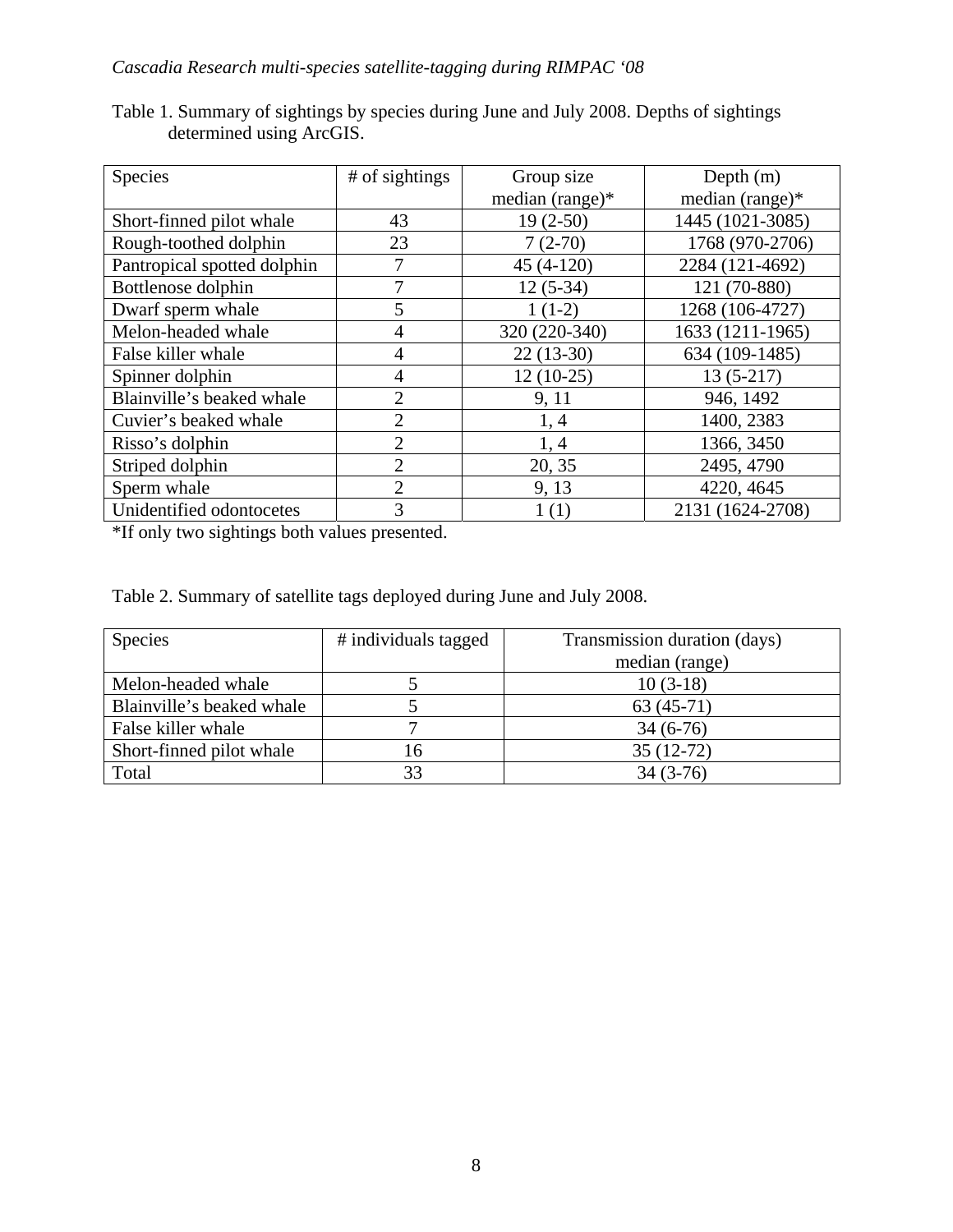#### **Appendix 1. Methods**

#### *Tags and tag programming*

 Tags were constructed with a SPOT5 "Fin Mount" (Wildlife Computers, Redmond, Washington, USA), Argos-linked location-only Platform Transmitter Terminal (PTT). The Fin Mount configuration includes two fiberboard plates with helicoils inserted at each end for dart attachment, with the PTT and plates cast in epoxy. Dimensions of the tags were  $63 \times 30 \times 21$ mm. Each tag incorporated two 6.5 cm (for beaked whales, false killer whales or short-finned pilot whales) or 4.5 cm (for melon-headed whales) long medical-grade titanium darts that were screwed into the holes in the bottom of the tag. The darts were designed to penetrate the connective tissue in the dorsal fin and remain embedded with a series of backwards facing 'barbs' which acted as anchors for the darts (see Andrews et al. 2008). Weight of the entire package was approximately 49 g. The transmitter itself was designed to remain external to the body to reduce the invasiveness of the technique.

 Duty cycling (maximum number of transmissions/day, hours per day transmitting, minimum time lag between transmissions) was determined taking into account theoretical battery capacity (35,000 transmissions), species-specific diving/surfacing patterns, timing of tag deployment during the study, and timing of satellite overpasses. Beaked whale tags were set to transmit for the greatest number of hours per day due to their long dive durations (which may exceed one hour), thus increasing the likelihood of locations being received over a greater portion of each day. Details of duty cycling are given in Table A1. Transmitters were dutycycled to turn on during times of the day when satellite overpasses were most likely to occur. The likelihood of satellite overpasses were determined using the pass predictions generated from the Argos website. This predicts the overpass time for all satellites currently orbiting and capable of receiving uplinks from the PTT's in the general location of deployment. Tags can only be programmed to transmit in hourly blocks, and duty cycling was chosen to take advantage of hours where multiple satellites were passing overhead, with an emphasis placed on obtaining uplinks spread throughout the day. Tags deployed on short-finned pilot whales up to July 8, 2008, were set to transmit daily for the first 43 days and then every second day thereafter.

#### *Field work*

Field work was conducted based out of Kekaha, Kaua'i from June 25 through July 1, 2008, and out of Honokohau Harbor, Hawai'i from July 2-27, 2008. Off Kaua'i a 6.7 m Sea Cat was used, and off Hawai'i the primary research vessel was a 8.2 meter Boston Whaler with a custom-built bowsprit. Searches were conducted in a non-random, non-systematic manner, with effort spread over as broad a range of depths as possible while remaining in areas with sea states of Beaufort 3 or less, and which could be readily reached from Honokohau Harbor. Efforts were made to minimize overlap of survey tracklines among days. For periods when the NOAA R/V *Oscar Elton Sette* was operating in the area, search patterns were modified to minimize overlap of survey coverage as sightings of target species were shared.

Tags were deployed using a Dan-Inject JM Special 25 (Børkop, Denmark) pneumatic projector with a modified arrow to hold the tag in flight, from an estimated range of 2.5 - 10 m. Tags were attached to the dorsal fin or dorsal ridge area, to take advantage of the strong connective tissue in that region and provide the best location for a clear transmission of the signal when the animal surfaced. Both the target animal and other individuals within the groups were photographed before and during tagging. For beaked whales, the sex of tagged whales was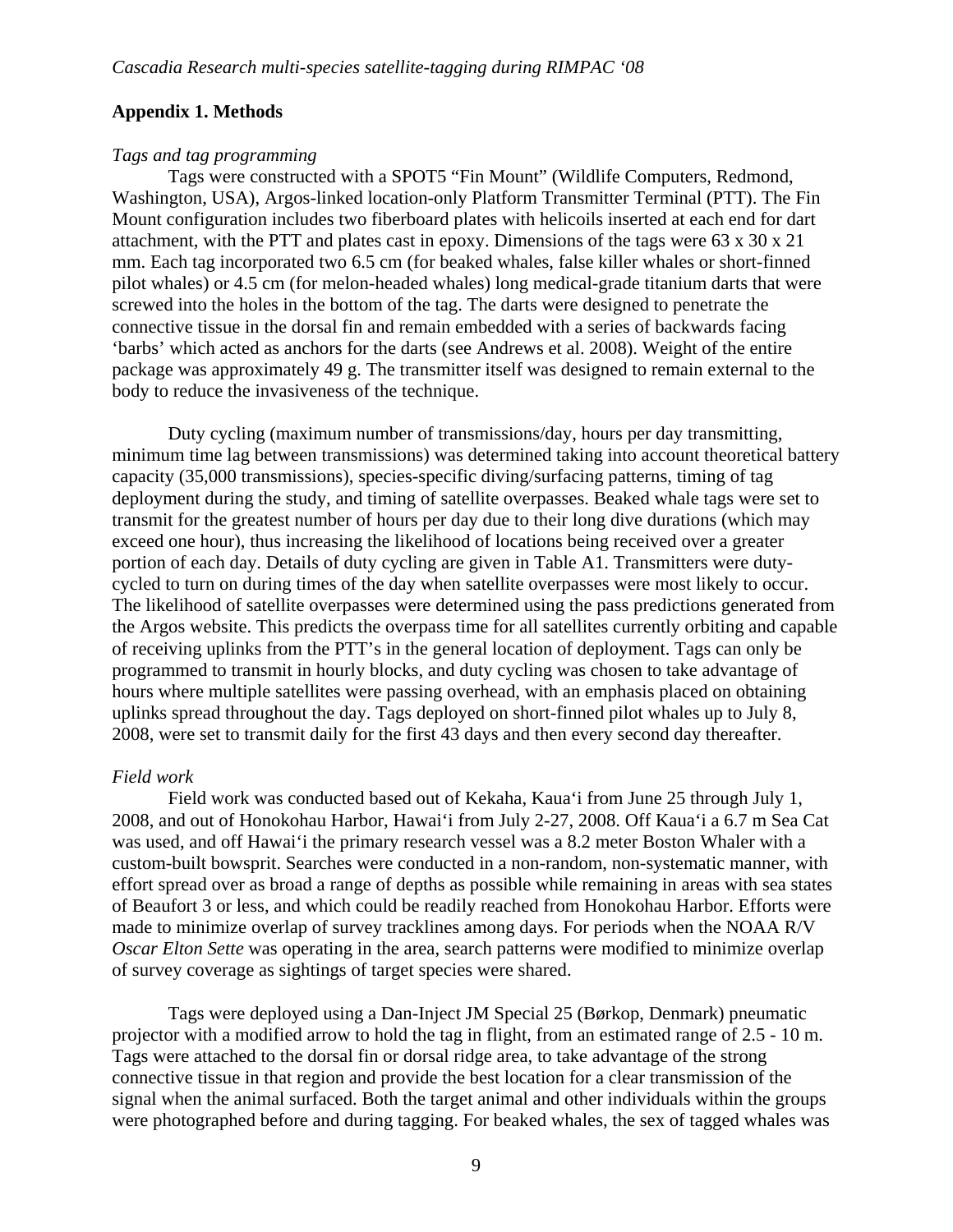determined using the presence/absence of erupted teeth and scarring patterns. For short-finned pilot whales sex of tagged whales was determined based on relative body size and the size/shape of the dorsal fin. Photographs of tagged whales and companion animals were compared to photoidentification catalogs to determine sighting history, and photographs of previously tagged animals were taken on subsequent days that they were encountered to assess tag attachments

#### *Satellite data acquisition and processing*

 PTT transmissions were received by a series of NOAA Polar Orbiting Environmental Satellites (Argos user manual<sup>[1](#page-10-0)</sup>). Each satellite has a visible circular 'footprint' of about a 5,000 km-diameter in which it can receive signals from transmitting tags. The polar orbiting path of the satellites means that there are fewer overpasses as you get closer to the equator. In June/July 2008 the total number of satellite passes over the region was between 15-18 times per day. The PTT's signal can only be received by the satellite during its overpass (between 8 and 15 minutes, average of 10), but is dependent on the elevation of the overpass above the horizon. The path of each overpass is not the same elevation above the eastern or western horizon. As a result, some overpasses are so low on the horizon that the period where the satellite may receive signals from transmitting tags is of short duration, and consequently the calculation of accurate location, based on the Doppler-shift principle, is compromised. Within a single overpass, a satellite must receive at least two uplinks from the PTT in order to determine a location, and to improve the accuracy of the location these must be spread out across the duration of the overpass. The more messages received and the longer spread between first and last message during the overpass generally leads to a higher location class (see below).

Transmitter locations received from Argos include a location class (LC) indicating degree of accuracy in the reported position based both on the number of messages received in a single overpass, and the temporal spacing of those messages. LC 3, 2, and 1 each have a set estimate of accuracy; whereas LC 0, A, B, and Z are undefined. Therefore, all locations must be assessed for plausibility before being used to estimate an animal's location (*e.g.* Argos User Manual). We used the Douglas Argos-Filter<sup>[2](#page-10-1)</sup>, version 7.06, to assess locations for plausibility, using two independent methods (distance between consecutive locations, and rate and bearings among consecutive movement vectors). The Douglas filter incorporates several user-defined variables in the filtering process, including maximum-redundant distance (Maxredun -- temporally nearconsecutive points within a defined distance are kept by the filter), maximum sustainable rate of movement (Minrate – speed in km/hr based on a reasonable rate of movement sustainable for several hours or days), location classes to keep (the filter will automatically keep all LC's of this defined class and higher), and Ratecoef. The Ratecoef assesses locations by looking at the angle created by three subsequent points, and is based on the concept that the animal is unlikely to leave one location, travel towards a subsequent location, and then immediately move back to the same location again. The filter passes or fails a point depending on the distance between locations. Larger angles become suspect (i.e. the filter becomes more conservative) as Ratecoef increases.

The maximum-redundant-distance was set at 3km (two or more near-consecutive points within 3 km of each other are kept by the filter). The maximum sustainable rate of movement varied by species (Table A1), with rates set to be higher than those typically exhibited by

 $\overline{a}$ 

<span id="page-10-0"></span><sup>1</sup> Available from http://www.argos-system.org/manual

<span id="page-10-1"></span><sup>&</sup>lt;sup>2</sup> Available from http://alaska.usgs.gov/science/biology/spatial/douglas.html